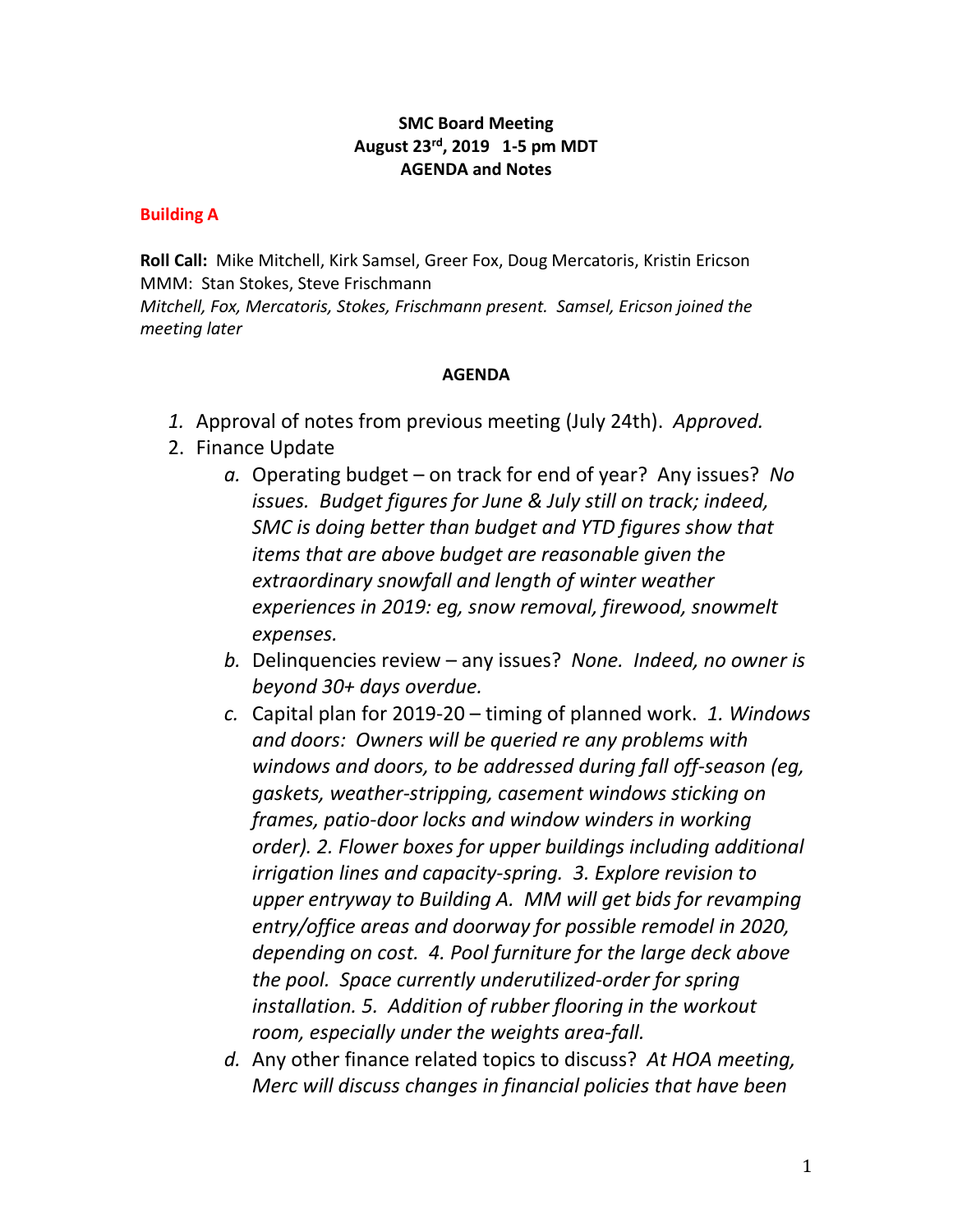*implemented over the past year, increasing transparency and accountability.*

- *3.* External painting plan review of revised renderings and next steps (AL 292). *Still in progress. Kirk is working with Chris Madigan on potential schemes.*
- 4. Parking
	- *a.* How successful was our request for Owners to make spaces available, and is this system working so far? *Steve: working well at present. Winter will be more difficult. Not that many owners who are gone for any length of time with open spaces to put in the pool of available spots, but Owners have been helpful in the main.*
	- b. Discussion of Danny T e-mail from 7-28-19 (resent by Mike 8-6- 19) (AL 314)
		- i. Short term renters [STRs] bringing multiple cars onto the complex. *Steve continues to impress upon rental agencies used by SMC Owners who rent that STRs are limited to one (1) car on site (two for upper buildings if they fit). Of the 20 current Owners who use their units as STRs, 14 employ Snowmass Vacations as their rental agent. Steve maintains a close working relationship with SV to handle various issues, including parking.*
		- *ii.* Upper building renters arriving with two outsize cars that block access to neighboring parking places. *Board agrees that this can be an issue and has recommended several steps that MM can take to address problems both before and as they arise: recognize that two SUVs cannot park under the upper buildings; repaint marker lines and "T" indicators directly below the deck overhangs to indicate the space limit, regardless of the number of cars; monitor the length of vehicles directly across the driveway to ensure backup room; swift response to violations of number, size, and spatial restrictions for vehicles parking in the upper building garages and throughout the complex. We will reassess the appropriate limit for protrusion of cars out of the*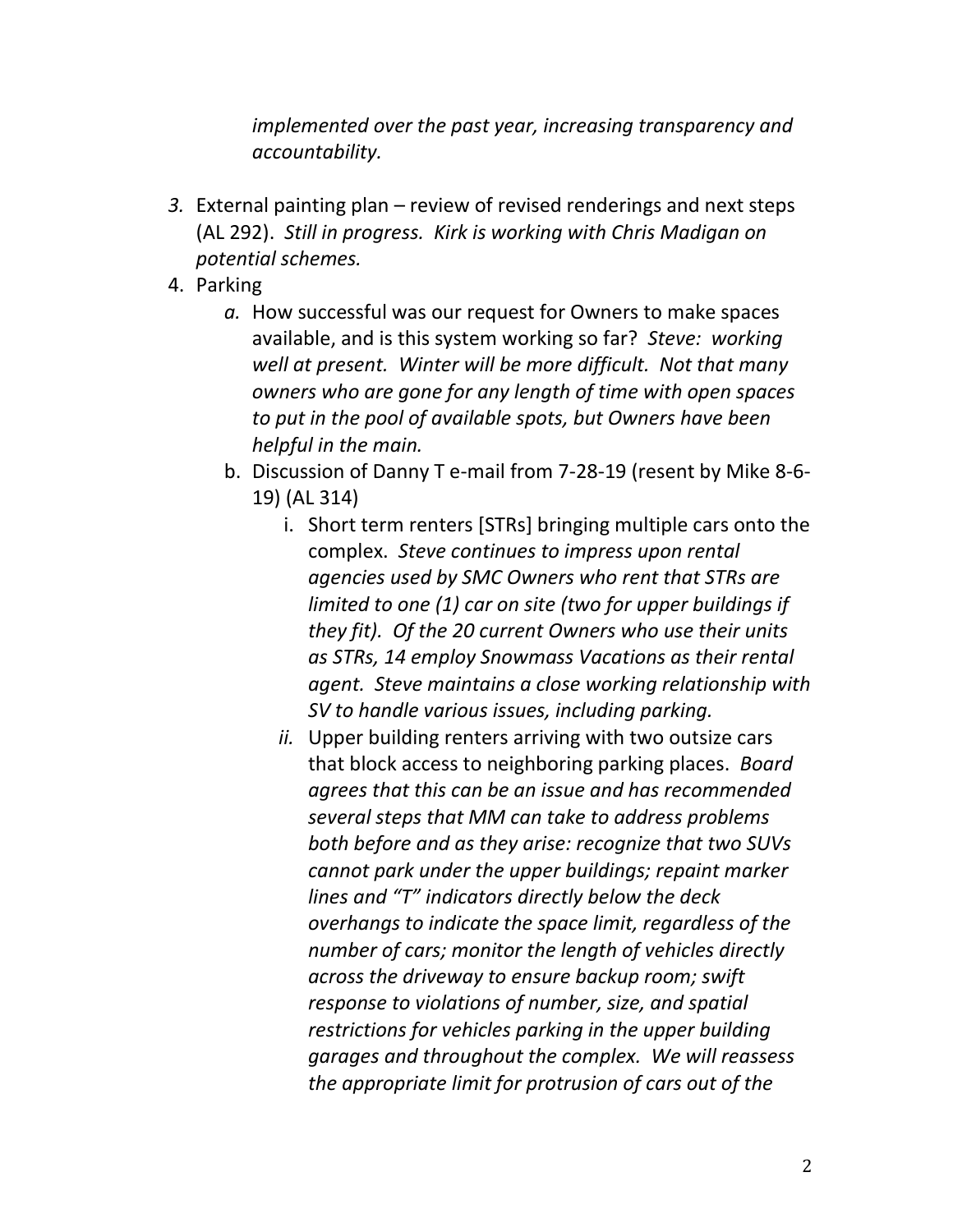*upper car ports as part of this work.* 

- *iii.* Perception that the Board may be favoring short term renters over Owners. *Board: we have Owners who do STRs. The Board has instructed management to take a more aggressive response to parking violations by STR's.*
- iv. Next steps. *See rules changes below. Also, Board review of the SMC Declarations confirmed that the Board has the authority to reassign parking spaces between units. The Board has no plans to do this currently.*
- *c.* Review of proposed Rules and Regs update on parking (AL 286, 297, 303) *Board reviewed revisions to Parking Rules and Regs, circulated via email 8/20/19 from Greer. Greer will update and send out via email for final review and approval.*
- d. Anything else we need to do on parking? *Board chose "Reserved 1-5" for signage for short-term parking spots, to be assigned by Steve on a first-come first-served basis*.
- 5. Short term renter problems in building F (see F4 note circulated by Steve 8-4-19)
	- a. Review of issues.
	- *b.* Next steps. *After lengthy discussion, including recognition of substantial recent changes in owner composition and use of units, the Board established occupancy limitations for shortterm rentals (<1 month): no more than 4 persons in 1 br, 6 persons in 2 br, and 8 persons in 3 br; children <18 are counted as persons. Violations = \$100/day.*
- *6.* Storage on decks and parking areas (AL 310). *Kirk reviewed the current regulations re acceptable items on decks/patios: 2 18" potted plants (1 may be hanging), 1 2-burner gas grill, 2 HOA-supplied chairs and 1 table, 1 HOA-supplied ash container. No wind chimes or other sound-makers, no pillows, no bikes, etc. He noted numerous violations throughout the complex, asking how strict do we want or need to be, especially in light of the shift in owner composition toward long-term residential use. Board: Steve has been monitoring the more egregious violations and should continue doing so. Respond in gray areas to owner complaints. Remind owners via an item in next newsletter and as needed that this is a slippery slope.*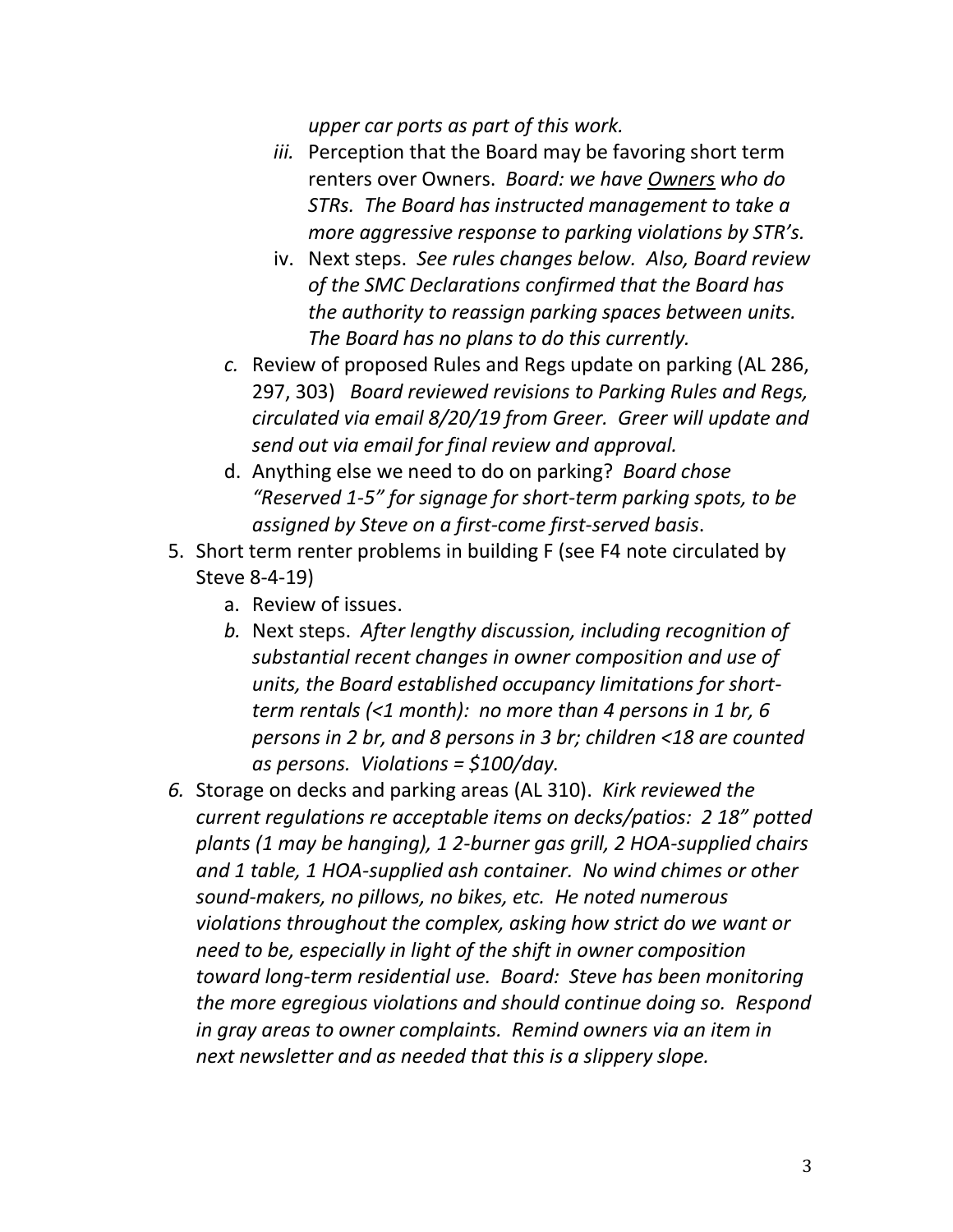- *7.* Storage of bikes (AL 311). *Board noted the explosion of bikes throughout the village, including at SMC and asked MM to bring plans and cost estimates for a proper bike shed (with removable doors) to be constructed between the C and D Buildings near the driveway. Such a shed could be used for firewood during the winter months, bikes during summer and fall. Owners would need to store bikes in storage units or condo units (or elsewhere) during winter, as currently.*
- *8.* Adding foliage along the wall for the lower buildings (AL 312). *Board noted the good addition of color with the potted trees and plants on the wall bum-pout. The plants in the lower building stairwells could be higher to make more of an impact. The Board asked MM to investigate placement of additional potted trees across the length of wall that confronts the lowest units and additional planters along window wells. MM will ask Kevin, landscaper, for recommendations, including replacement/replanting of large aspen trees currently in pots in the driveway. Greer suggested recycled aspens be planted at each junction of adjacent units in lower buildings (ie, I-1, I2; J1-J2, etc.; not in front of patios). Concern re blocking views, so G was asked to check with others in the lower buildings re opinion.*
- *9.* A5 Tinted window approve or request removal? (AL 319). *Board recessed to go look at window. After looking at windows in A5 & A4, Board wanted more information: could A5 match the tint in A4? Why does it appear that three windows in A4 are tinted and not the largest A4 window on that wall? Who approved the A4 tinting and when was it done (initial indications are that the A4 tinting was not done by the previous Owners)? If tints cannot be removed ought the HOA also tint the several windows on that wall that look into the A Building conference room, so that all the windows on the wall are consistent? Board asked Steve/MM to talk with A4, A5 owners to obtain more information. The initial priority would be to make the A5 window a smoked tint to match the A4 window (i.e. not mirrored), and to request that the one un-tinted window on the west side of A4 be tinted to match the others*
- *10.*Potential Recurring Operating costs review of V2 of the list (items transferred from Capital Reserve list) (AL 302). *After an item by item review, some items were deleted, some revised. Mike will update the*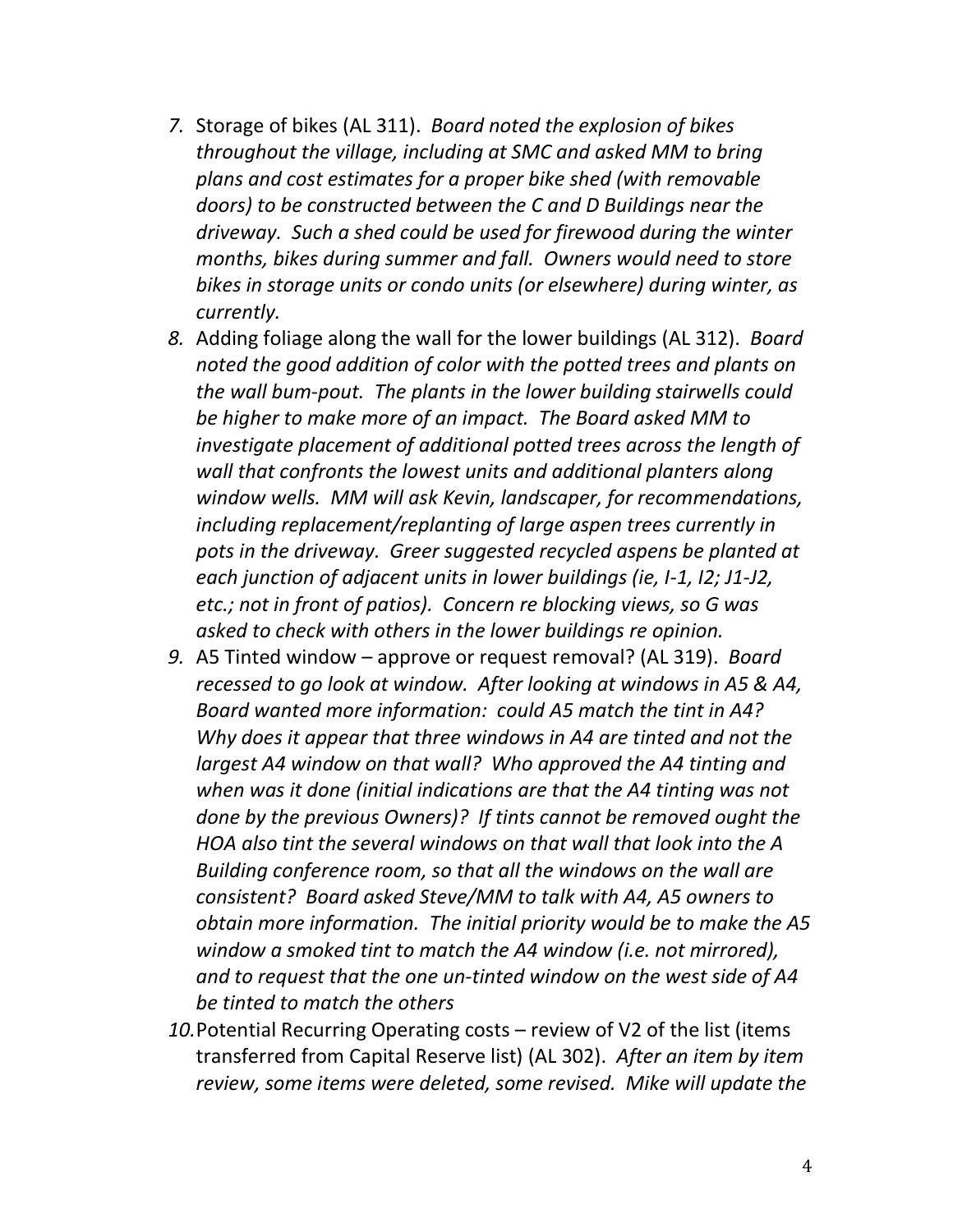*list and recirculate to Board.*

- *11.*Visitor Parking spot signage (see Appendix at end of Agenda) what should the wording on the sign be? (AL 320). *See above: "Reserved 1-5"*
- *12.*Storage area build out proposal (See Steve's email of 8-6-19) does the Board approve (cost  $\sim$ \$5,500 for 4 x Owner closets plus extra SMC storage) (AL 278). *Board approved; this will complete the provision of an external storage unit to every Owner, a goal of the 2011 Wall Project.*
- 13.Wallace Proposal for trees/shrub planting by A building update (AL 307). *Still in process.*
- *14.*Electronic archive platform update (Google Drive or NAS) (AL 33). *After consideration of Google Drive and use of Google software, which is freeware, Mike and Steve recommended going with NAS, despite a modest cost outlay. Board approved.*
- *15.*Paper Archive update (AL 137). *Mike reported the completion of this enormous project -- ie, to review, keep, toss all the boxes of paper records that have accumulated since the inception of the HOA in the 1970s and archive those of some historical or advisory value in a systematic set of labelled notebooks or architectural folders. The archive is now housed in the closet just off the Conference Room. Mike was thanked for his commitment to this project, which complements his work on the electronic archive, both of which were completed at no cost to the HOA.*
- *16.*SMC Changing Demographics vacation home/rental property to year-round residents – update (from Greer). *The following data were presented. Two-thirds of units are full-time residences or used by owners only for shorter periods. Over the most recent 20 years, STRs have dropped from 3/5 to 1/3 of units at the complex.*

## **Ownership Composition at Snowmass Mountain Condominiums**

| Ownership  | <b>March 1997</b> |     | April 2001 |     | August 2019 |     |
|------------|-------------------|-----|------------|-----|-------------|-----|
| Type*      | N                 | %   | N          | %   | N           | %   |
| <b>STR</b> | 35                | 59% | 34         | 58% | 20          | 34% |
| LTR        |                   |     | O          | 14  | 11          | 19  |
| ΟUΟ        | 17                | 29  | 9          | 15  | 11          | 19  |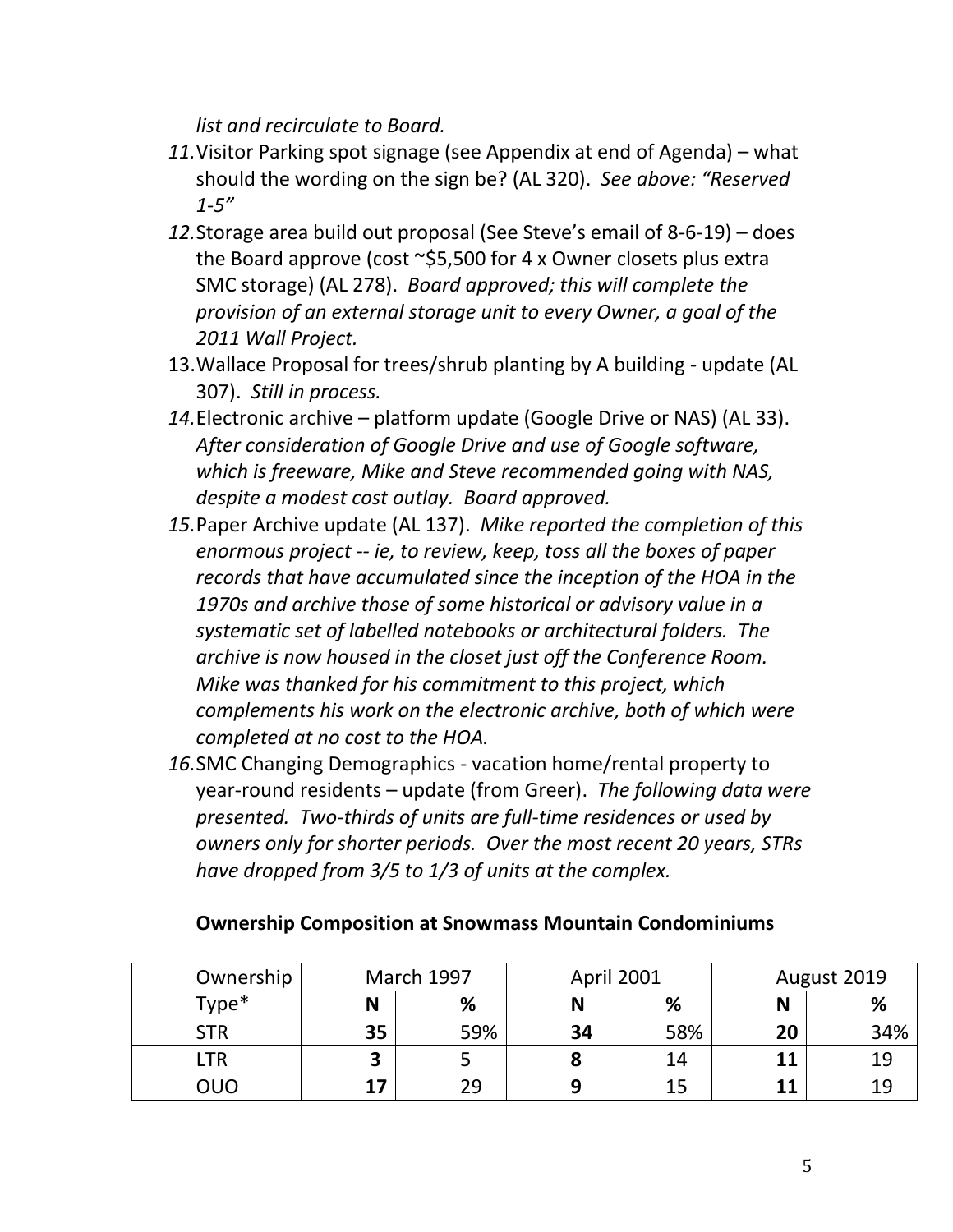|--|--|--|--|--|--|--|--|

\*STR=Short-term Rental, LTR=Long-term Rental (Year-round or seasonal), OUO=Owner-Use Only, RO = Resident Owner

17.Review of Action list items not covered above

- a. Stairway lights all installed (AL 242). *Done.*
- b. Car port light selection and installation update (AL 253). *Selection made; installation is proceeding.*
- *c.* Meet and Greets after Board Meetings continue into 2020? (AL 257). *Yes, continue for January, June Board Meetings and Annual HOA.*
- *d.* C3 plumbing fix has the cost contribution to be paid by SMC been resolved? *Ongoing*
- *e.* Building A bottom door to spa/pool has it been reframed? *Yes, fine now.* Is the entry lock now working correctly? (AL 283) *No; it's a wiring issue. Work is continuing on this.*
- *f.* Do we want to ask the Owner of F2 if he would offer any feedback to other Owners during the AOM, or to give us something for a future newsletter? (AL 294) *Interested owners can be referred to him for information.*
- *g.* Website Owner contact details update (AL 305). *Done; only a few owners responded.*
- *h.* Landscaping bump out trees and stairwell window boxes all done for 2019? Any problems? (AL 306) *Done.*
- *i.* Exterior siding maintenance/paint touch up update (AL 309). *Done. Kirk complimented the crew on their workmanship.*
- *j.* K2 using grill with charcoal resolved? (AL 315). *Owner will replace with gas grill. Merc emphasized how dangerous open flame grills are with fires in at least two other complexes.*
- *k.* C4 storing items in garage resolved? (AL 316) *C4 renter is a repeat offender. Board suggested fining unit owner if problem continues without resolution.*
- *l.* Drier vent cleaning do we have a good list of units with external vents? Any other update? (AL 318) *Approximately 30 units have external vents. Cleaning will be done in the coming week.*
- *m.* Snowmass Vacations renting to short term renters with ESA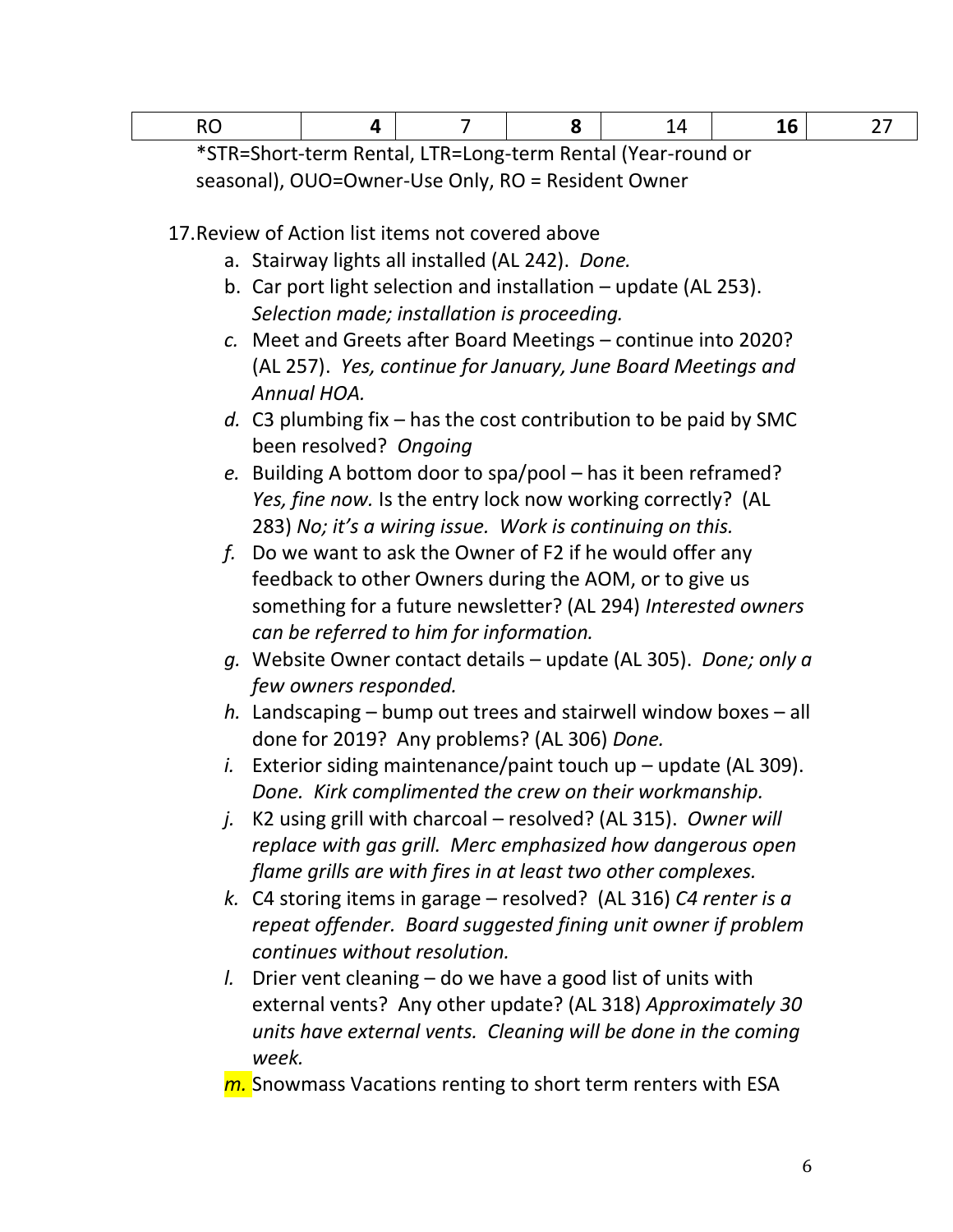dogs – do we need to do more with rental agencies to explain our criteria for ESA dogs? (AL 324) *Steve: SM Vac will not rent to ESA. No further action needed on this at present.*

- 18.AOM Meeting preparation
	- *a.* Any anticipated questions we need to prepare for? *Mike reviewed his responses to questions received from D. Tietelbaum and M. Wallace.*
	- b. Anything else?
- 19.Newsletter
	- *a.* Send one out in October? *yes*
	- *b.* Who will prepare it? *New Board member!*
	- c. Possible topics
		- i. New Board Member(s) and roles
		- ii. AOM (and Board Meeting) highlights
		- iii. Landscaping update
		- iv. Parking update?
		- *v.* Anything else? *Mike will expand this list based on today's meeting.*
- *20.*Dates of Board Meetings through to January 2020. *Monthly telecons on 1st Wednesdays at 4 pm MT: Oct 2, Nov 6, Dec. 4. On-site meeting January 25, 2020 1-5 pm Building A Conference Room with Meet and Greet at 5:15 pm*
- *21.*Any Other Business *Steve reported that he and Grey Warr (J-3 owner) who works with MM 2/days week have repaired the spa plumbing and circulation pump.*

# Next meeting date – Oct 2, 4 pm MT Meeting adjourned 5:10 pm

## **Appendix:**

Suggested wording to date for Visitor Parking Spot Sign (from email discussion) – if anyone can synthesize a new form of words from the set below, [please bring it to the meeting!!

- Reserved for Owner use only
- Reserved
- Reserved Parking Only
- Owner Guests Only